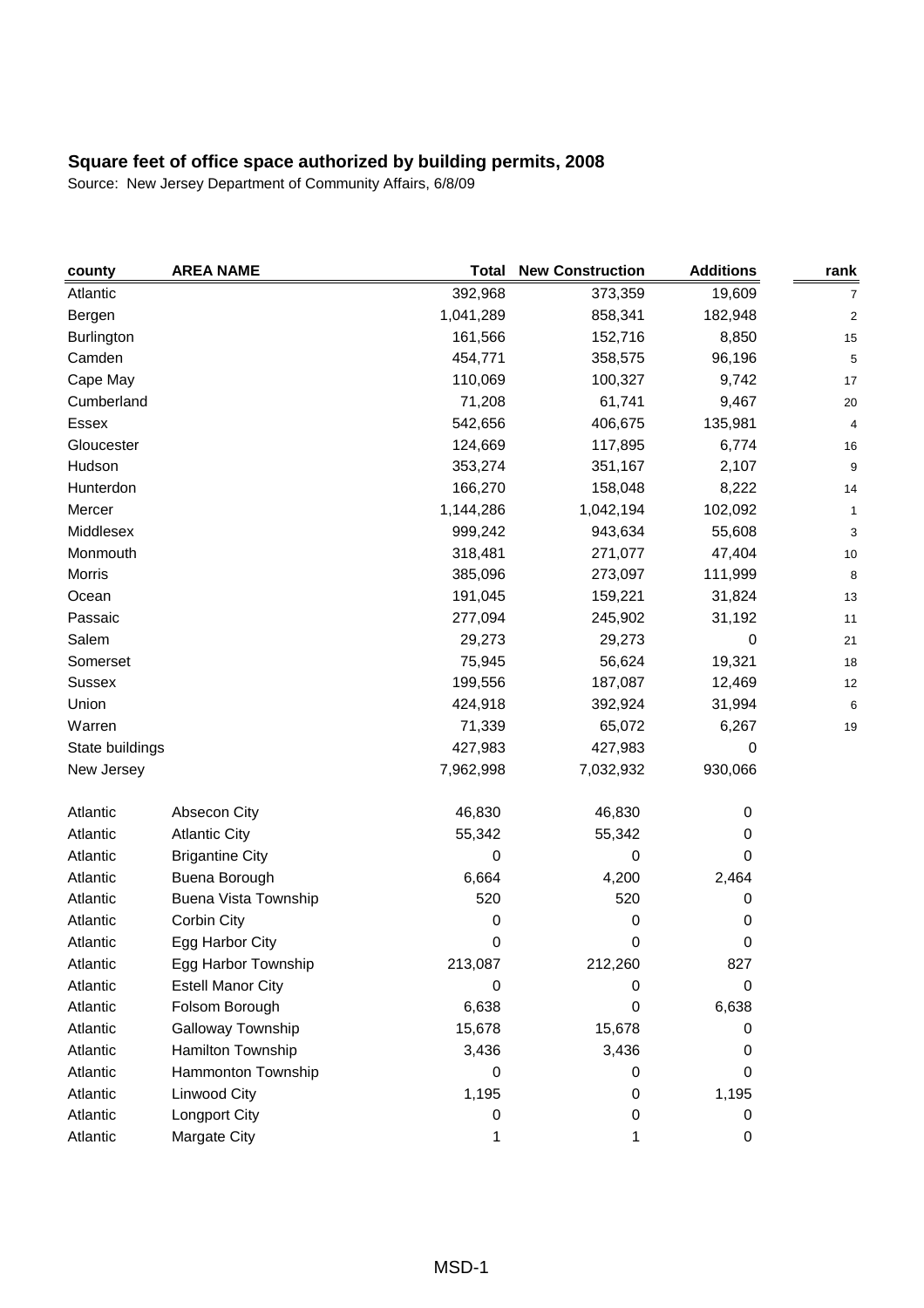| county   | <b>AREA NAME</b>          | Total   | <b>New Construction</b> | <b>Additions</b> | rank |
|----------|---------------------------|---------|-------------------------|------------------|------|
| Atlantic | <b>Mullica City</b>       | 0       | 0                       | 0                |      |
| Atlantic | Northfield City           | 4,000   | 0                       | 4,000            |      |
| Atlantic | Pleasantville City        | 19,600  | 19,600                  | 0                |      |
| Atlantic | Port Republic City        | 0       | 0                       | 0                |      |
| Atlantic | Somers Point City         | 9,729   | 9,584                   | 145              |      |
| Atlantic | <b>Ventnor City</b>       | 10,248  | 5,908                   | 4,340            |      |
| Atlantic | Weymouth Township         | 0       | 0                       | 0                |      |
| Bergen   | Allendale Borough         | 0       | 0                       | 0                |      |
| Bergen   | Alpine Borough            | 0       | 0                       | 0                |      |
| Bergen   | Bergenfield Borough       | 9,370   | 9,370                   | 0                |      |
| Bergen   | Bogota Borough            | 0       | 0                       | 0                |      |
| Bergen   | Carlstadt Borough         | 7,920   | 7,920                   | 0                |      |
| Bergen   | Cliffside Park Borough    | 0       | 0                       | 0                |      |
| Bergen   | Closter Borough           | 0       | 0                       | 0                |      |
| Bergen   | Cresskill Borough         | 0       | 0                       | 0                |      |
| Bergen   | Demarest Borough          | 0       | 0                       | 0                |      |
| Bergen   | Dumont Borough            | 0       | 0                       | 0                |      |
| Bergen   | Elmwood Park Borough      | 1,770   | 1,770                   | 0                |      |
| Bergen   | East Rutherford Borough   | 3,276   | 3,276                   | 0                |      |
| Bergen   | Edgewater Borough         | 55,467  | 49,730                  | 5,737            |      |
| Bergen   | Emerson Borough           | 7,979   | 7,979                   | 0                |      |
| Bergen   | <b>Englewood City</b>     | 0       | 0                       | 0                |      |
| Bergen   | Englewood Cliffs Borough  | 0       | 0                       | 0                |      |
| Bergen   | Fair Lawn Borough         | 1,783   | 0                       | 1,783            |      |
| Bergen   | Fairview Borough          | 7,900   | 6,800                   | 1,100            |      |
| Bergen   | Fort Lee Borough          | 0       | 0                       | 0                |      |
| Bergen   | Franklin Lakes Borough    | 10,016  | 0                       | 10,016           |      |
| Bergen   | <b>Garfield City</b>      | 384     | 384                     | 0                |      |
| Bergen   | Glen Rock Borough         | 0       | 0                       | 0                |      |
| Bergen   | Hackensack City           | 11,924  | 9,259                   | 2,665            |      |
| Bergen   | Harrington Park Borough   | 22,568  | 22,568                  | 0                |      |
| Bergen   | Hasbrouck Heights Borough | 448     | 448                     | 0                |      |
| Bergen   | Haworth Borough           | 0       | 0                       | 0                |      |
| Bergen   | Hillsdale Borough         | 0       | 0                       | 0                |      |
| Bergen   | Ho-Ho-Kus Borough         | 0       | 0                       | 0                |      |
| Bergen   | Leonia Borough            | 0       | 0                       | 0                |      |
| Bergen   | Little Ferry Borough      | 0       | 0                       | 0                |      |
| Bergen   | Lodi Borough              | 2,100   | 0                       | 2,100            |      |
| Bergen   | Lyndhurst Township        | 0       | 0                       | 0                |      |
| Bergen   | Mahwah Township           | 463,607 | 446,343                 | 17,264           |      |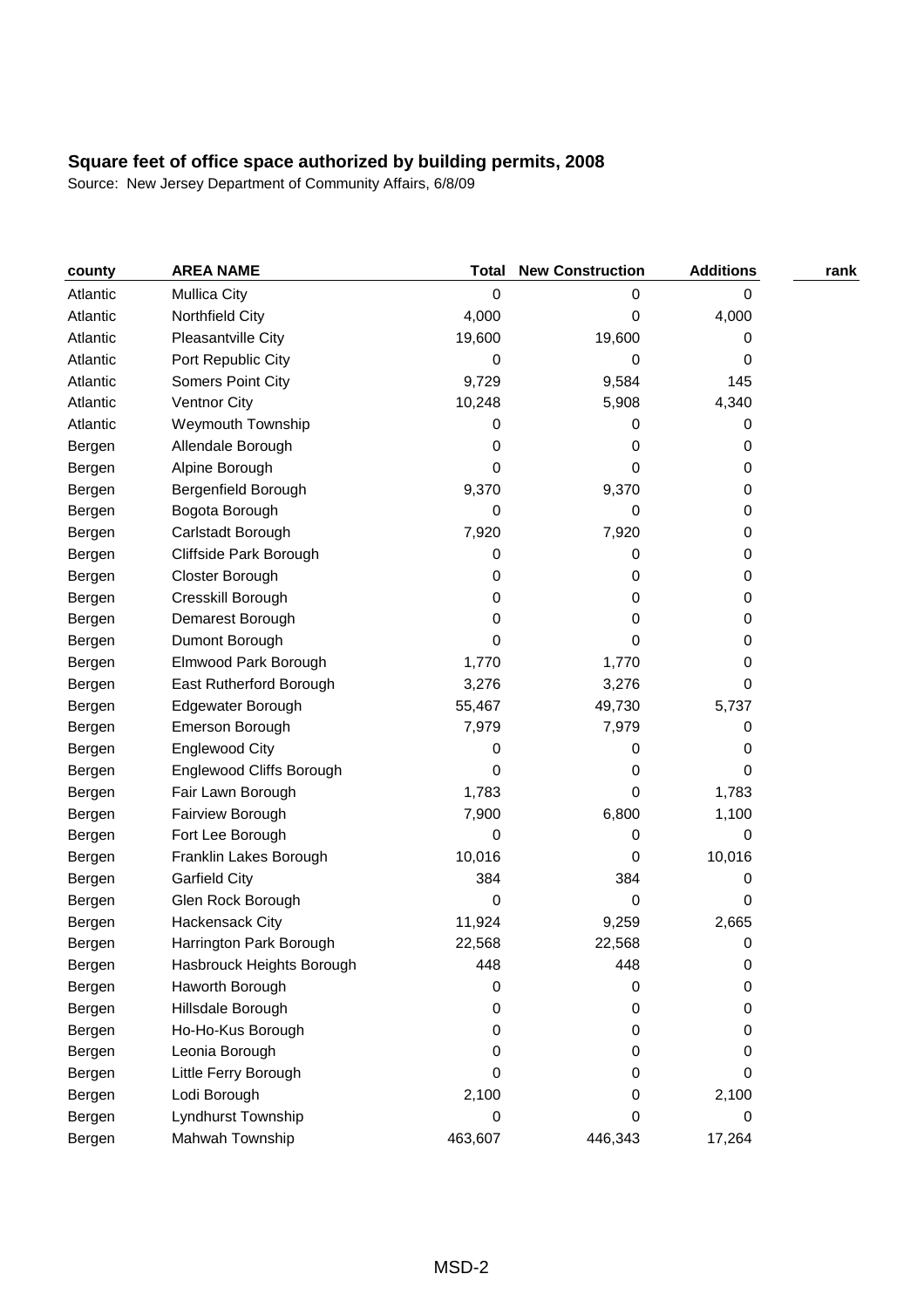| county     | <b>AREA NAME</b>           | <b>Total</b> | <b>New Construction</b> | <b>Additions</b> | rank |
|------------|----------------------------|--------------|-------------------------|------------------|------|
| Bergen     | Maywood Borough            | 32           | 32                      | 0                |      |
| Bergen     | Midland Park Borough       | 125          | 0                       | 125              |      |
| Bergen     | Montvale Borough           | 8,536        | 8,536                   | 0                |      |
| Bergen     | Moonachie Borough          | 0            | 0                       | 0                |      |
| Bergen     | New Milford Borough        | 21,785       | 0                       | 21,785           |      |
| Bergen     | North Arlington Borough    | 0            | 0                       | 0                |      |
| Bergen     | Northvale Borough          | 9,238        | 9,238                   | 0                |      |
| Bergen     | Norwood Borough            | 0            | 0                       | 0                |      |
| Bergen     | Oakland Borough            | 46,242       | 41,946                  | 4,296            |      |
| Bergen     | Old Tappan Borough         | 9,710        | 9,710                   | 0                |      |
| Bergen     | Oradell Borough            | 2,154        | 0                       | 2,154            |      |
| Bergen     | Palisades Park Borough     | 72,400       | 0                       | 72,400           |      |
| Bergen     | Paramus Borough            | 20,325       | 4,037                   | 16,288           |      |
| Bergen     | Park Ridge Borough         | 180          | 0                       | 180              |      |
| Bergen     | Ramsey Borough             | 97,547       | 96,117                  | 1,430            |      |
| Bergen     | Ridgefield Borough         | 73,616       | 53,727                  | 19,889           |      |
| Bergen     | Ridgefield Park Village    | 0            | 0                       | 0                |      |
| Bergen     | Ridgewood Village          | 1,288        | 0                       | 1,288            |      |
| Bergen     | River Edge Borough         | 0            | 0                       | 0                |      |
| Bergen     | River Vale Township        | 0            | 0                       | 0                |      |
| Bergen     | Rochelle Park Township     | 29,444       | 28,796                  | 648              |      |
| Bergen     | Rockleigh Borough          | 0            | 0                       | 0                |      |
| Bergen     | Rutherford Borough         | 0            | 0                       | 0                |      |
| Bergen     | Saddle Brook Township      | 3,146        | 3,146                   | 0                |      |
| Bergen     | Saddle River Borough       | 0            | 0                       | 0                |      |
| Bergen     | South Hackensack Twp       | 0            | 0                       | 0                |      |
| Bergen     | <b>Teaneck Township</b>    | 9,316        | 7,516                   | 1,800            |      |
| Bergen     | <b>Tenafly Borough</b>     | 0            | 0                       | 0                |      |
| Bergen     | Teterboro Borough          | 0            | 0                       | 0                |      |
| Bergen     | Upper Saddle River Borough | 0            | 0                       | 0                |      |
| Bergen     | Waldwick Borough           | 0            | 0                       | 0                |      |
| Bergen     | Wallington Borough         | 29,669       | 29,669                  | 0                |      |
| Bergen     | Washington Township        | 0            | 0                       | 0                |      |
| Bergen     | Westwood Borough           | 0            | 0                       | 0                |      |
| Bergen     | Woodcliff Lake Borough     | 0            | 0                       | 0                |      |
| Bergen     | Wood-Ridge Borough         | 24           | 24                      | 0                |      |
| Bergen     | Wyckoff Township           | 0            | 0                       | 0                |      |
| Burlington | <b>Bass River Township</b> | 0            | 0                       | 0                |      |
| Burlington | <b>Beverly City</b>        | 0            | 0                       | 0                |      |
| Burlington | Bordentown City            | 0            | 0                       | 0                |      |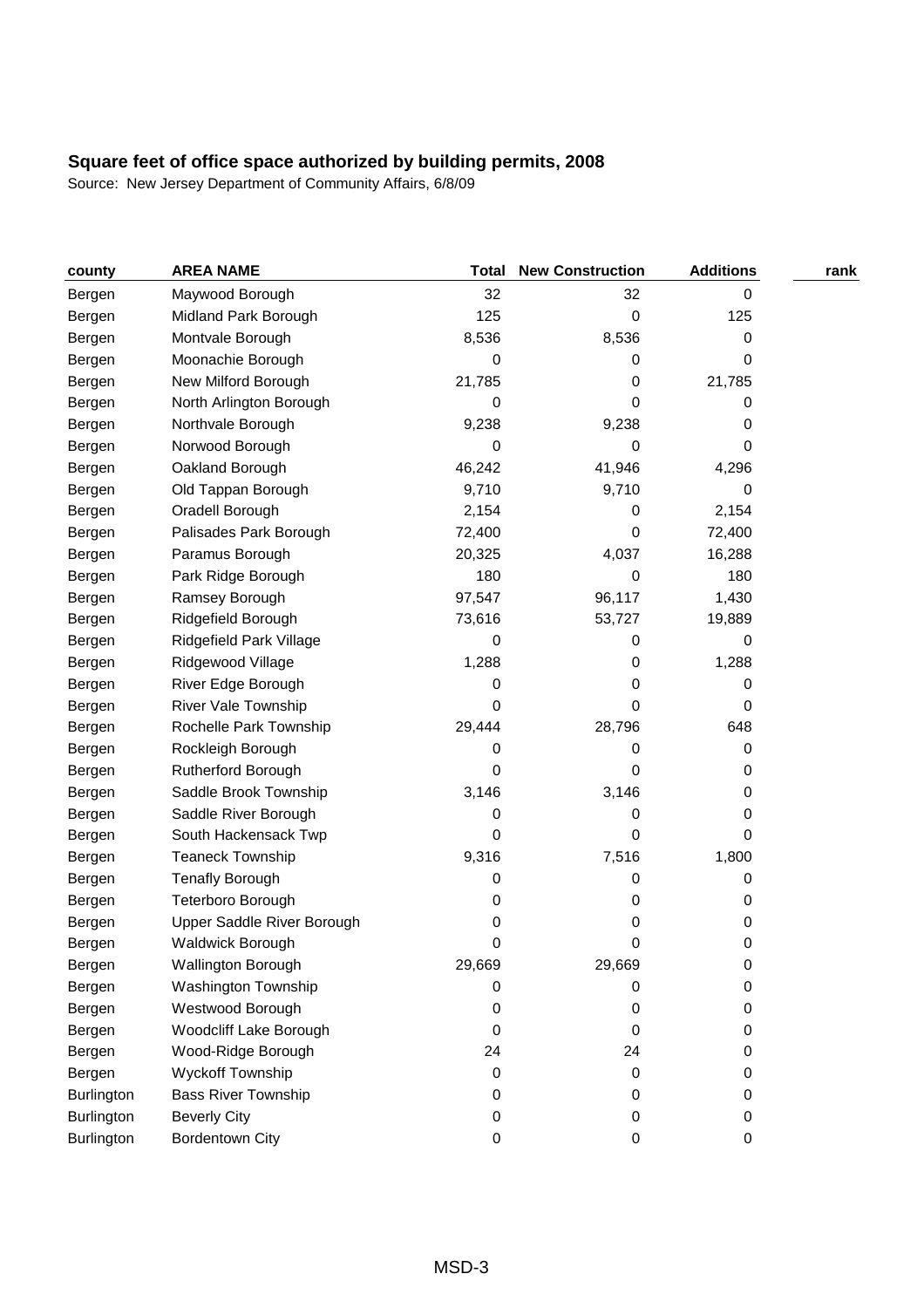| county            | <b>AREA NAME</b>               | <b>Total</b> | <b>New Construction</b> | <b>Additions</b> | rank |
|-------------------|--------------------------------|--------------|-------------------------|------------------|------|
| <b>Burlington</b> | <b>Bordentown Township</b>     | 240          | 0                       | 240              |      |
| <b>Burlington</b> | <b>Burlington City</b>         | 0            | 0                       | 0                |      |
| <b>Burlington</b> | <b>Burlington Township</b>     | 8,106        | 8,106                   | 0                |      |
| <b>Burlington</b> | <b>Chesterfield Township</b>   | 0            | 0                       | 0                |      |
| Burlington        | Cinnaminson Township           | 0            | 0                       | 0                |      |
| <b>Burlington</b> | Delanco Township               | 0            | 0                       | 0                |      |
| Burlington        | Delran Township                | 0            | 0                       | 0                |      |
| <b>Burlington</b> | Eastampton Township            | 0            | 0                       | 0                |      |
| <b>Burlington</b> | <b>Edgewater Park Township</b> | 0            | 0                       | 0                |      |
| <b>Burlington</b> | Evesham Township               | 6,500        | 6,500                   | 0                |      |
| <b>Burlington</b> | Fieldsboro Borough             | 0            | 0                       | 0                |      |
| <b>Burlington</b> | Florence Township              | 0            | 0                       | 0                |      |
| <b>Burlington</b> | Hainesport Township            | 3,688        | 3,688                   | 0                |      |
| Burlington        | <b>Lumberton Township</b>      | 0            | 0                       | 0                |      |
| <b>Burlington</b> | Mansfield Township             | 35,476       | 35,386                  | 90               |      |
| <b>Burlington</b> | Maple Shade Borough            | 12,379       | 7,379                   | 5,000            |      |
| <b>Burlington</b> | Medford Township               | 16,593       | 16,593                  | 0                |      |
| <b>Burlington</b> | Medford Lakes Borough          | 0            | 0                       | 0                |      |
| <b>Burlington</b> | Moorestown Township            | 324          | 324                     | 0                |      |
| Burlington        | Mount Holly Township           | 0            | 0                       | 0                |      |
| <b>Burlington</b> | Mount Laurel Township          | 64,840       | 61,600                  | 3,240            |      |
| <b>Burlington</b> | New Hanover Township           | 0            | 0                       | 0                |      |
| <b>Burlington</b> | North Hanover Township         | 280          | 0                       | 280              |      |
| <b>Burlington</b> | Palmyra Borough                | 0            | 0                       | 0                |      |
| <b>Burlington</b> | Pemberton Borough              | 0            | 0                       | 0                |      |
| <b>Burlington</b> | Pemberton Township             | 0            | 0                       | 0                |      |
| <b>Burlington</b> | Riverside Township             | 1,960        | 1,960                   | 0                |      |
| <b>Burlington</b> | Riverton Borough               | 0            | 0                       | 0                |      |
| <b>Burlington</b> | Shamong Township               | 360          | 360                     | 0                |      |
| Burlington        | Southampton Township           | 200          | 200                     | 0                |      |
| Burlington        | Springfield Township           | 0            | 0                       | 0                |      |
| <b>Burlington</b> | Tabernacle Township            | 0            | 0                       | 0                |      |
| Burlington        | Washington Township            | 0            | 0                       | 0                |      |
| <b>Burlington</b> | Westampton Township            | 0            | 0                       | 0                |      |
| Burlington        | Willingboro Township           | 10,620       | 10,620                  | 0                |      |
| Burlington        | Woodland Township              | 0            | 0                       | 0                |      |
| <b>Burlington</b> | Wrightstown Borough            | 0            | 0                       | 0                |      |
| Camden            | Audubon Borough                | 75,809       | 75,809                  | 0                |      |
| Camden            | Audubon Park Borough           | 0            | 0                       | 0                |      |
| Camden            | Barrington Borough             | 0            | 0                       | 0                |      |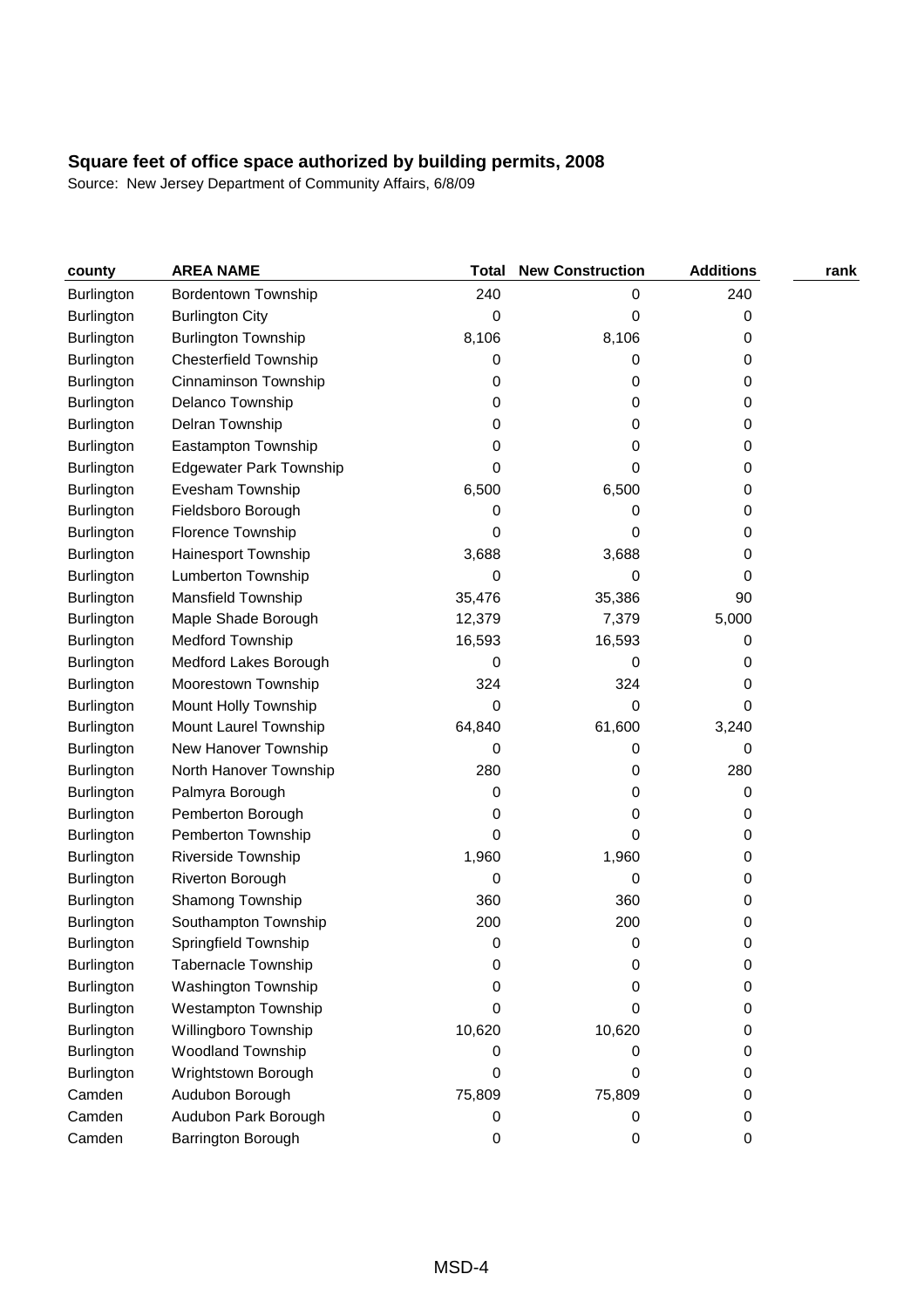| county   | <b>AREA NAME</b>            | <b>Total</b> | <b>New Construction</b> | <b>Additions</b> | rank |
|----------|-----------------------------|--------------|-------------------------|------------------|------|
| Camden   | <b>Bellmawr Borough</b>     | 17,127       | 5,005                   | 12,122           |      |
| Camden   | Berlin Borough              | 15,224       | 15,224                  | 0                |      |
| Camden   | <b>Berlin Township</b>      | 7,408        | 7,408                   | 0                |      |
| Camden   | Brooklawn Borough           | 0            | 0                       | 0                |      |
| Camden   | Camden City                 | 21,339       | 18,289                  | 3,050            |      |
| Camden   | <b>Cherry Hill Township</b> | 63,016       | 7,456                   | 55,560           |      |
| Camden   | <b>Chesilhurst Borough</b>  | 0            | 0                       | 0                |      |
| Camden   | Clementon Borough           | 2,713        | 2,713                   | 0                |      |
| Camden   | Collingswood Borough        | 0            | 0                       | 0                |      |
| Camden   | Gibbsboro Borough           | 6,000        | 6,000                   | 0                |      |
| Camden   | <b>Gloucester City</b>      | 8,225        | 6,545                   | 1,680            |      |
| Camden   | <b>Gloucester Township</b>  | 127,995      | 127,995                 | 0                |      |
| Camden   | Haddon Township             | 4,005        | 0                       | 4,005            |      |
| Camden   | Haddonfield Borough         | 0            | 0                       | 0                |      |
| Camden   | Haddon Heights Borough      | 0            | 0                       | 0                |      |
| Camden   | Hi-nella Borough            | 0            | 0                       | 0                |      |
| Camden   | Laurel Springs Borough      | 0            | 0                       | 0                |      |
| Camden   | Lawnside Borough            | 9,798        | 9,798                   | 0                |      |
| Camden   | Lindenwold Borough          | 1,175        | 1,175                   | 0                |      |
| Camden   | Magnolia Borough            | 0            | 0                       | 0                |      |
| Camden   | Merchantville Borough       | 7,554        | 7,554                   | 0                |      |
| Camden   | Mount Ephraim Borough       | 1,440        | 1,440                   | 0                |      |
| Camden   | Oaklyn Borough              | 3,000        | 0                       | 3,000            |      |
| Camden   | Pennsauken Township         | 1,262        | 0                       | 1,262            |      |
| Camden   | Pine Hill Borough           | 0            | 0                       | 0                |      |
| Camden   | Pine Valley Borough         | 0            | 0                       | 0                |      |
| Camden   | Runnemede Borough           | 9,851        | 0                       | 9,851            |      |
| Camden   | Somerdale Borough           | 0            | 0                       | 0                |      |
| Camden   | <b>Stratford Borough</b>    | 0            | 0                       | 0                |      |
| Camden   | Tavistock Borough           | 0            | 0                       | 0                |      |
| Camden   | Voorhees Township           | 29,700       | 29,700                  | 0                |      |
| Camden   | Waterford Township          | 269          | 0                       | 269              |      |
| Camden   | Winslow Township            | 41,861       | 36,464                  | 5,397            |      |
| Camden   | Woodlynne Borough           | 0            | 0                       | 0                |      |
| Cape May | Avalon Borough              | 21,206       | 21,206                  | 0                |      |
| Cape May | Cape May City               | 0            | 0                       | 0                |      |
| Cape May | Cape May Point Borough      | 0            | 0                       | 0                |      |
| Cape May | Dennis Township             | 364          | 0                       | 364              |      |
| Cape May | Lower Township              | 0            | 0                       | 0                |      |
| Cape May | Middle Township             | 1,728        | 1,728                   | 0                |      |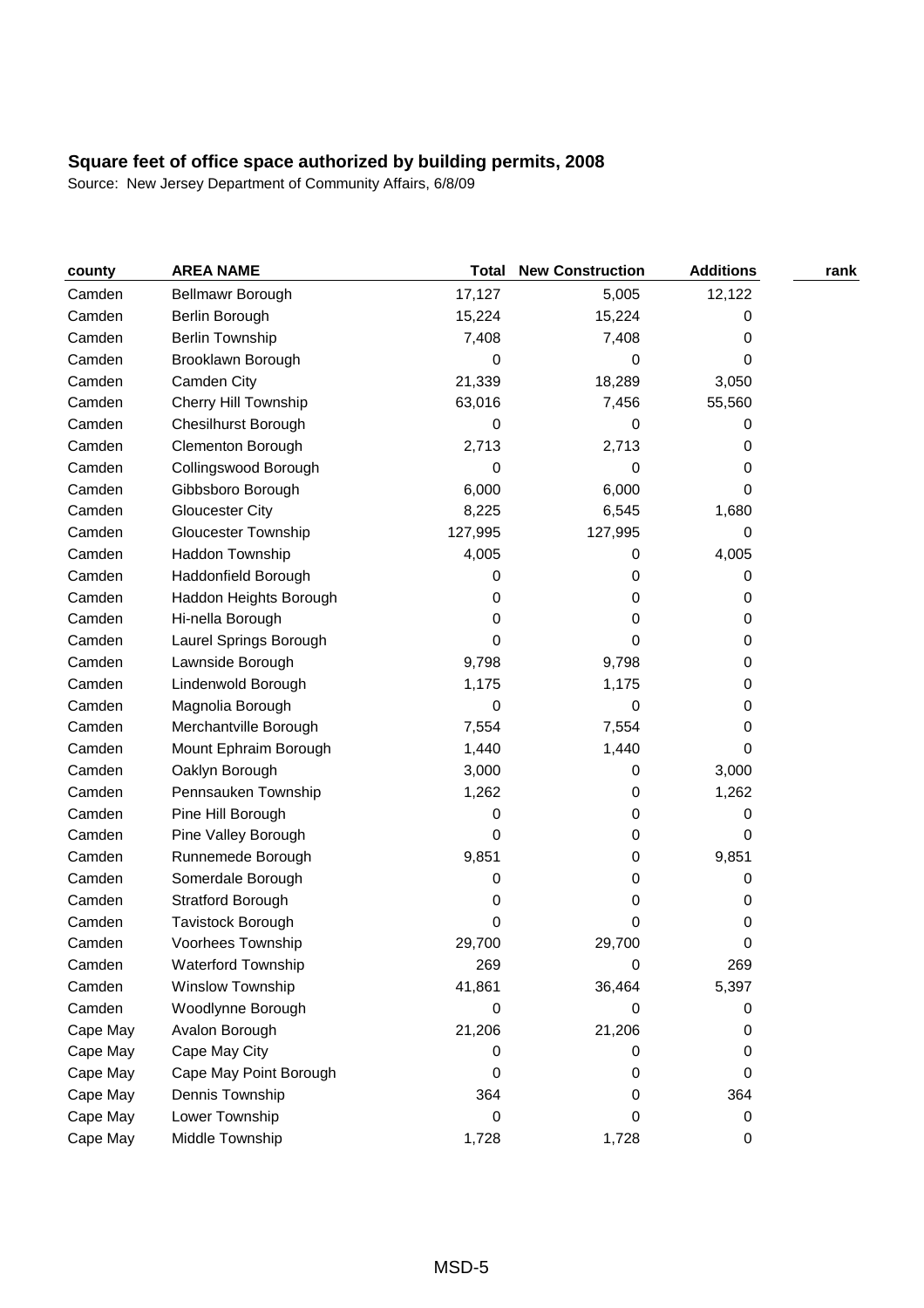| county       | <b>AREA NAME</b>                | <b>Total</b> | <b>New Construction</b> | <b>Additions</b> | rank |
|--------------|---------------------------------|--------------|-------------------------|------------------|------|
| Cape May     | North Wildwood City             | 0            | 0                       | 0                |      |
| Cape May     | Ocean City                      | 60,764       | 60,764                  | 0                |      |
| Cape May     | Sea Isle City                   | 13,529       | 9,629                   | 3,900            |      |
| Cape May     | Stone Harbor Borough            | 0            | 0                       | 0                |      |
| Cape May     | <b>Upper Township</b>           | 5,478        | 0                       | 5,478            |      |
| Cape May     | West Cape May Borough           | 0            | 0                       | 0                |      |
| Cape May     | West Wildwood Borough           | 0            | 0                       | 0                |      |
| Cape May     | <b>Wildwood City</b>            | 0            | 0                       | 0                |      |
| Cape May     | Wildwood Crest Borough          | 0            | 0                       | 0                |      |
| Cape May     | Woodbine Borough                | 7,000        | 7,000                   | 0                |      |
| Cumberland   | <b>Bridgeton City</b>           | 15,490       | 12,946                  | 2,544            |      |
| Cumberland   | <b>Commercial Township</b>      | 0            | 0                       | 0                |      |
| Cumberland   | Deerfield Township              | 0            | 0                       | 0                |      |
| Cumberland   | Downe Township                  | 0            | 0                       | 0                |      |
| Cumberland   | Fairfield Township              | 0            | 0                       | 0                |      |
| Cumberland   | <b>Greenwich Township</b>       | 0            | 0                       | 0                |      |
| Cumberland   | Hopewell Township               | 0            | 0                       | 0                |      |
| Cumberland   | Lawrence Township               | 0            | 0                       | 0                |      |
| Cumberland   | Maurice River Township          | 832          | 48                      | 784              |      |
| Cumberland   | Millville City                  | 24,148       | 20,468                  | 3,680            |      |
| Cumberland   | Shiloh Borough                  | 0            | 0                       | 0                |      |
| Cumberland   | <b>Stow Creek Township</b>      | 0            | 0                       | 0                |      |
| Cumberland   | <b>Upper Deerfield Township</b> | 0            | 0                       | 0                |      |
| Cumberland   | <b>Vineland City</b>            | 30,738       | 28,279                  | 2,459            |      |
| Essex        | <b>Belleville Town</b>          | 1,436        | 1,436                   | 0                |      |
| Essex        | <b>Bloomfield Township</b>      | 0            | 0                       | 0                |      |
| Essex        | Caldwell Township               | 0            | 0                       | 0                |      |
| <b>Essex</b> | Cedar Grove Township            | 13,690       | 0                       | 13,690           |      |
| Essex        | East Orange City                | 2,737        | 2,737                   | 0                |      |
| Essex        | <b>Essex Fells Township</b>     | 0            | 0                       | 0                |      |
| Essex        | <b>Fairfield Township</b>       | 1,185        | 0                       | 1,185            |      |
| Essex        | Glen Ridge Borough              | 5,046        | 5,046                   | 0                |      |
| Essex        | Irvington Township              | 19,123       | 19,123                  | 0                |      |
| Essex        | Livingston Township             | 121,266      | 121,266                 | 0                |      |
| Essex        | Maplewood Township              | 167          | 0                       | 167              |      |
| Essex        | Millburn Township               | 616          | 0                       | 616              |      |
| Essex        | Montclair Township              | 11,552       | 0                       | 11,552           |      |
| Essex        | Newark City                     | 271,426      | 240,429                 | 30,997           |      |
| Essex        | North Caldwell Borough          | 0            | 0                       | 0                |      |
| Essex        | Nutley Township                 | 10,278       | 9,356                   | 922              |      |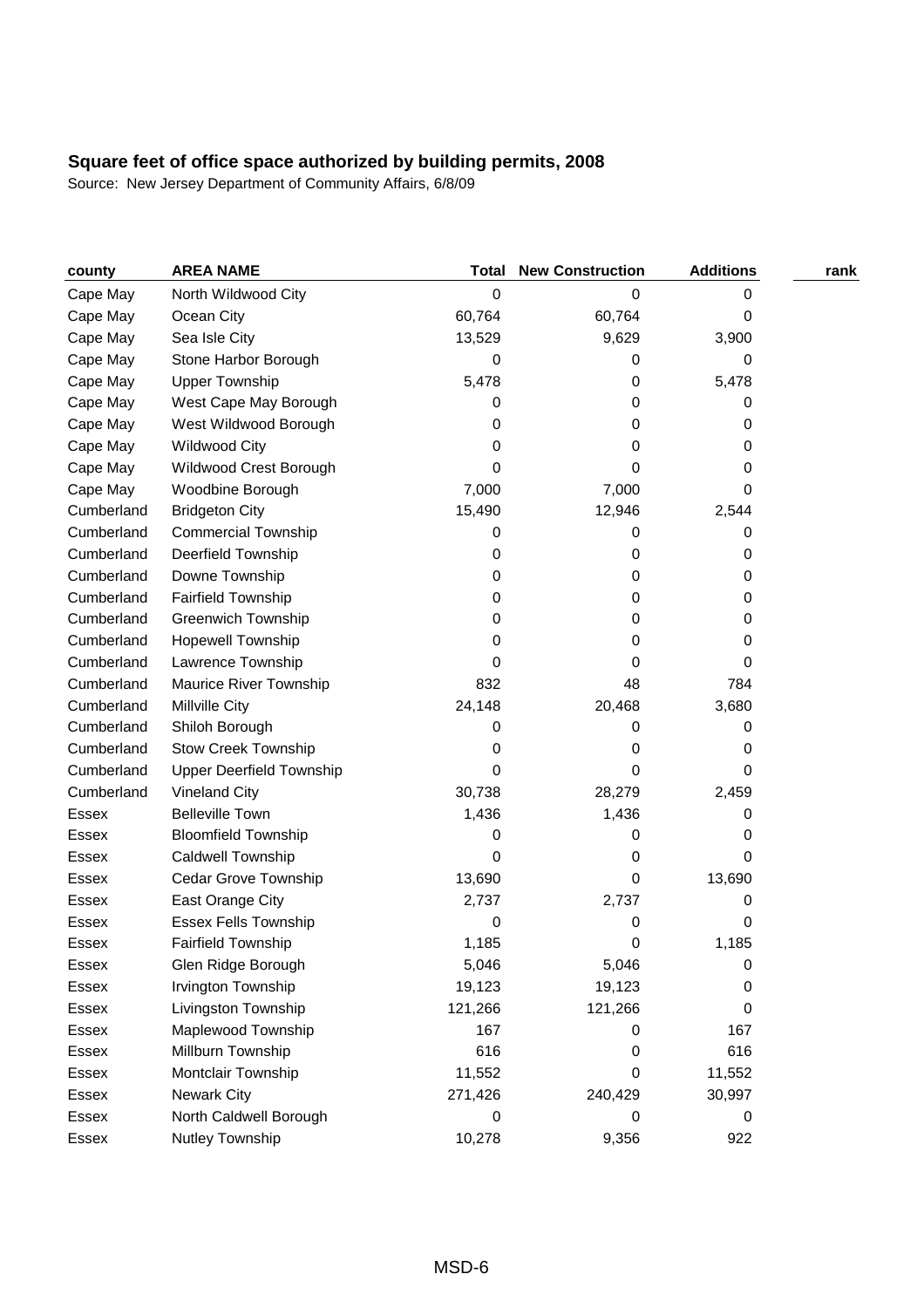| county       | <b>AREA NAME</b>           | <b>Total</b> | <b>New Construction</b> | <b>Additions</b> | rank |
|--------------|----------------------------|--------------|-------------------------|------------------|------|
| Essex        | City of Orange Township    | 0            | 0                       | 0                |      |
| Essex        | Roseland Borough           | 12,000       | 0                       | 12,000           |      |
| <b>Essex</b> | South Orange Village       | 4,290        | 4,290                   | 0                |      |
| <b>Essex</b> | Verona Township            | 0            | 0                       | 0                |      |
| Essex        | West Caldwell Township     | 67,184       | 2,992                   | 64,192           |      |
| <b>Essex</b> | West Orange Township       | 660          | 0                       | 660              |      |
| Gloucester   | Clayton Borough            | 0            | 0                       | 0                |      |
| Gloucester   | Deptford Township          | 2,949        | 2,949                   | 0                |      |
| Gloucester   | East Greenwich Township    | 0            | 0                       | 0                |      |
| Gloucester   | Elk Township               | 0            | 0                       | 0                |      |
| Gloucester   | Franklin Township          | 1,248        | 1,248                   | 0                |      |
| Gloucester   | Glassboro Borough          | 0            | 0                       | 0                |      |
| Gloucester   | <b>Greenwich Township</b>  | 0            | 0                       | 0                |      |
| Gloucester   | Harrison Township          | 20,364       | 20,364                  | 0                |      |
| Gloucester   | Logan Township             | 0            | 0                       | 0                |      |
| Gloucester   | Mantua Township            | 0            | 0                       | 0                |      |
| Gloucester   | Monroe Township            | 6,652        | 6,492                   | 160              |      |
| Gloucester   | National Park Borough      | 0            | 0                       | 0                |      |
| Gloucester   | Newfield Borough           | 0            | 0                       | 0                |      |
| Gloucester   | Paulsboro Borough          | 0            | 0                       | 0                |      |
| Gloucester   | Pitman Borough             | 2,978        | 2,848                   | 130              |      |
| Gloucester   | South Harrison Township    | 0            | 0                       | 0                |      |
| Gloucester   | Swedesborough Borough      | 0            | 0                       | 0                |      |
| Gloucester   | <b>Washington Township</b> | 34,232       | 32,760                  | 1,472            |      |
| Gloucester   | Wenonah Borough            | 5,192        | 2,200                   | 2,992            |      |
| Gloucester   | West Deptford Township     | 15,804       | 15,804                  | 0                |      |
| Gloucester   | Westville Borough          | 2,020        | 0                       | 2,020            |      |
| Gloucester   | <b>Woodbury City</b>       | 13,230       | 13,230                  | 0                |      |
| Gloucester   | Woodbury Heights Borough   | 0            | 0                       | 0                |      |
| Gloucester   | Woolwich Township          | 20,000       | 20,000                  | 0                |      |
| Hudson       | <b>Bayonne City</b>        | 28,395       | 28,395                  | 0                |      |
| Hudson       | East Newark Borough        | 0            | 0                       | 0                |      |
| Hudson       | <b>Guttenberg Town</b>     | 0            | 0                       | 0                |      |
| Hudson       | <b>Harrison Town</b>       | 0            | 0                       | 0                |      |
| Hudson       | Hoboken City               | 0            | 0                       | 0                |      |
| Hudson       | Jersey City                | 237,418      | 237,112                 | 306              |      |
| Hudson       | Kearny Town                | 33,000       | 33,000                  | 0                |      |
| Hudson       | North Bergen Township      | 0            | 0                       | 0                |      |
| Hudson       | Secaucus Town              | 0            | 0                       | 0                |      |
| Hudson       | <b>Union City</b>          | 51,428       | 50,000                  | 1,428            |      |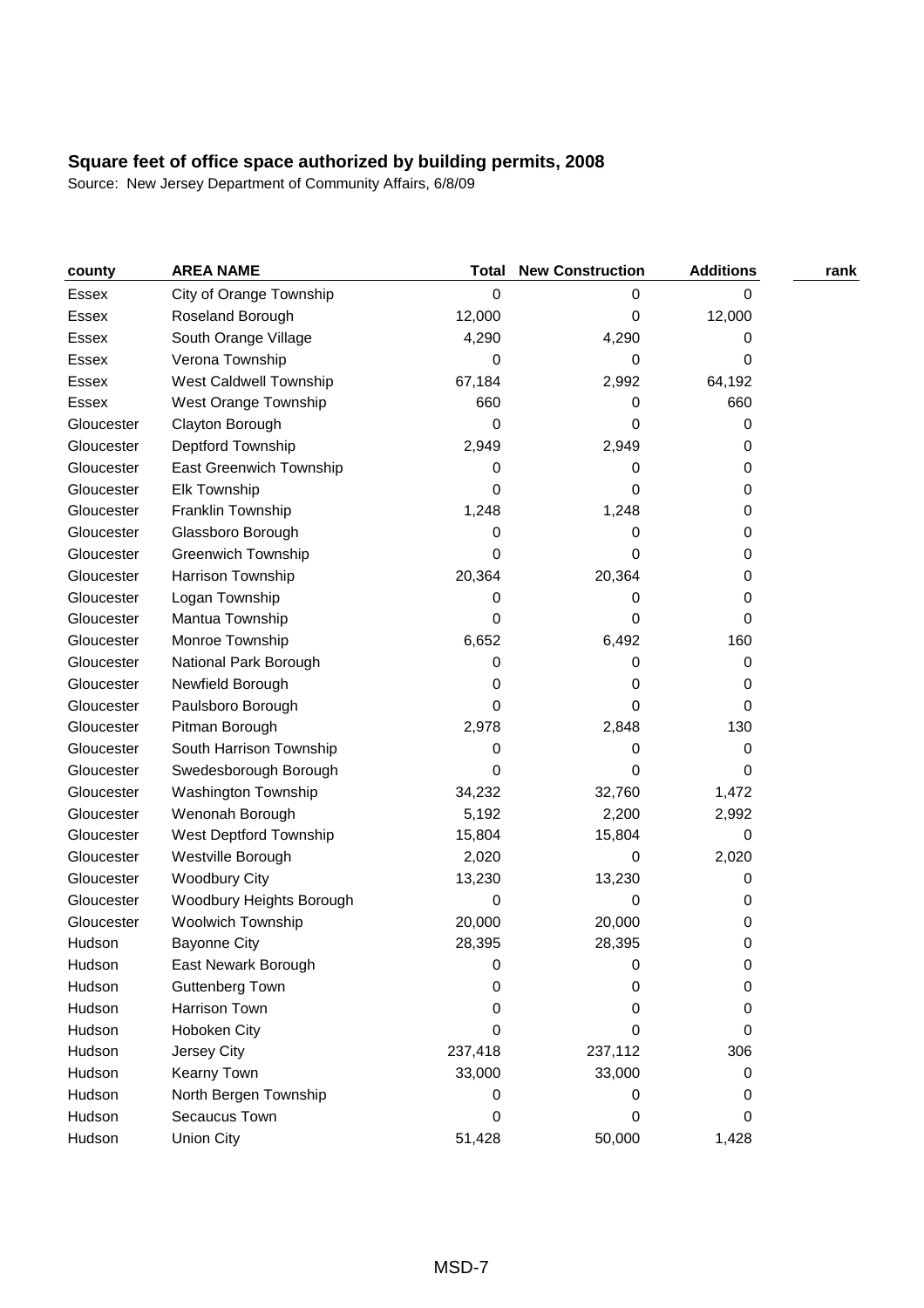| county    | <b>AREA NAME</b>          | <b>Total</b> | <b>New Construction</b> | <b>Additions</b> | rank |
|-----------|---------------------------|--------------|-------------------------|------------------|------|
| Hudson    | Weehawken Township        | 0            | 0                       | 0                |      |
| Hudson    | West New York Town        | 3,033        | 2,660                   | 373              |      |
| Hunterdon | Alexandria Township       | 0            | 0                       | 0                |      |
| Hunterdon | Bethlehem Township        | 0            | 0                       | 0                |      |
| Hunterdon | <b>Bloomsbury Borough</b> | 0            | 0                       | 0                |      |
| Hunterdon | Califon Borough           | 0            | 0                       | 0                |      |
| Hunterdon | <b>Clinton Town</b>       | 0            | 0                       | 0                |      |
| Hunterdon | Clinton Township          | 8,749        | 8,749                   | 0                |      |
| Hunterdon | Delaware Township         | 0            | 0                       | 0                |      |
| Hunterdon | East Amwell Township      | 0            | 0                       | 0                |      |
| Hunterdon | Flemington Borough        | 6,114        | 6,114                   | 0                |      |
| Hunterdon | Franklin Township         | 0            | 0                       | 0                |      |
| Hunterdon | Frenchtown Borough        | 0            | 0                       | 0                |      |
| Hunterdon | Glen Gardner Borough      | 0            | 0                       | 0                |      |
| Hunterdon | Hampton Borough           | 0            | 0                       | 0                |      |
| Hunterdon | High Bridge Borough       | 0            | 0                       | 0                |      |
| Hunterdon | <b>Holland Township</b>   | 0            | 0                       | 0                |      |
| Hunterdon | Kingwood Township         | 0            | 0                       | 0                |      |
| Hunterdon | Lambertville City         | 4,078        | 0                       | 4,078            |      |
| Hunterdon | Lebanon Borough           | 10,293       | 10,293                  | 0                |      |
| Hunterdon | Lebanon Township          | 0            | 0                       | 0                |      |
| Hunterdon | Milford Borough           | 0            | 0                       | 0                |      |
| Hunterdon | Raritan Township          | 119,669      | 118,290                 | 1,379            |      |
| Hunterdon | Readington Township       | 8,679        | 6,202                   | 2,477            |      |
| Hunterdon | Stockton Borough          | 0            | 0                       | 0                |      |
| Hunterdon | Tewksbury Township        | 8,688        | 8,400                   | 288              |      |
| Hunterdon | Union Township            | 0            | 0                       | 0                |      |
| Hunterdon | West Amwell Township      | 0            | 0                       | 0                |      |
| Mercer    | East Windsor Township     | 0            | 0                       | 0                |      |
| Mercer    | Ewing Township            | 98,097       | 98,097                  | 0                |      |
| Mercer    | Hamilton Township         | 562,931      | 515,589                 | 47,342           |      |
| Mercer    | Hightstown Borough        | 184          | 0                       | 184              |      |
| Mercer    | Hopewell Borough          | 2,600        | 0                       | 2,600            |      |
| Mercer    | Hopewell Township         | 15,056       | 5,900                   | 9,156            |      |
| Mercer    | Lawrence Township         | 17,000       | 17,000                  | 0                |      |
| Mercer    | Pennington Borough        | 1,501        | 0                       | 1,501            |      |
| Mercer    | Princeton Borough         | 8,247        | 0                       | 8,247            |      |
| Mercer    | Princeton Township        | 265,345      | 264,148                 | 1,197            |      |
| Mercer    | <b>Trenton City</b>       | 16,133       | 16,133                  | 0                |      |
| Mercer    | Robbinsville Township     | 30,433       | 13,325                  | 17,108           |      |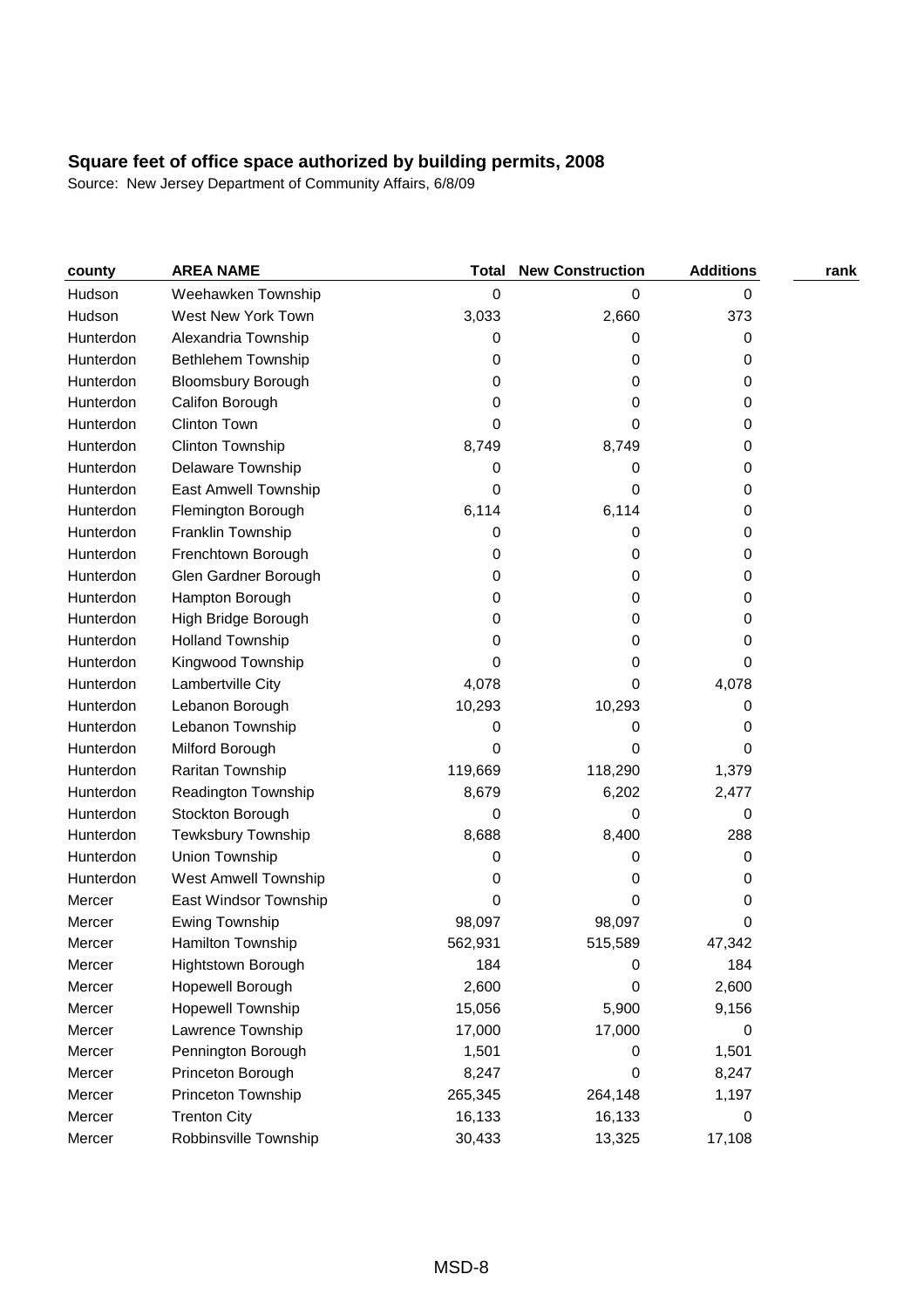| county    | <b>AREA NAME</b>             | Total   | <b>New Construction</b> | <b>Additions</b> | rank |
|-----------|------------------------------|---------|-------------------------|------------------|------|
| Mercer    | West Windsor Township        | 126,759 | 112,002                 | 14,757           |      |
| Middlesex | Carteret Borough             | 147,615 | 133,920                 | 13,695           |      |
| Middlesex | Cranbury Township            | 939     | 0                       | 939              |      |
| Middlesex | Dunellen Borough             | 6,972   | 6,972                   | 0                |      |
| Middlesex | East Brunswick Township      | 110,349 | 110,349                 | 0                |      |
| Middlesex | Edison Township              | 33,917  | 30,789                  | 3,128            |      |
| Middlesex | Helmetta Borough             | 0       | 0                       | 0                |      |
| Middlesex | <b>Highland Park Borough</b> | 0       | 0                       | 0                |      |
| Middlesex | Jamesburg Borough            |         |                         | 0                |      |
| Middlesex | Old Bridge Township          | 43,694  | 43,694                  | 0                |      |
| Middlesex | Metuchen Borough             | 0       | 0                       | 0                |      |
| Middlesex | Middlesex Borough            | 0       | 0                       | 0                |      |
| Middlesex | Milltown Borough             | 0       | 0                       | 0                |      |
| Middlesex | Monroe Township              | 38,137  | 37,711                  | 426              |      |
| Middlesex | New Brunswick City           | 0       | 0                       | 0                |      |
| Middlesex | North Brunswick Township     | 12,437  | 12,344                  | 93               |      |
| Middlesex | Perth Amboy City             | 0       | 0                       | 0                |      |
| Middlesex | Piscataway Township          | 6,308   | 6,308                   | 0                |      |
| Middlesex | Plainsboro Township          | 5,660   | 5,660                   | 0                |      |
| Middlesex | Sayreville Borough           | 19,160  | 19,160                  | 0                |      |
| Middlesex | South Amboy City             | 0       | 0                       | 0                |      |
| Middlesex | South Brunswick Township     | 79,690  | 66,184                  | 13,506           |      |
| Middlesex | South Plainfield Borough     | 204,889 | 181,516                 | 23,373           |      |
| Middlesex | South River Borough          | 0       | 0                       | 0                |      |
| Middlesex | Spotswood Borough            | 0       | 0                       | 0                |      |
| Middlesex | Woodbridge Township          | 289,474 | 289,026                 | 448              |      |
| Monmouth  | Allenhurst Borough           | 0       | 0                       | 0                |      |
| Monmouth  | Allentown Borough            | 0       | 0                       | 0                |      |
| Monmouth  | <b>Asbury Park City</b>      | 0       | 0                       | 0                |      |
| Monmouth  | Atlantic Highlands Borough   | 0       | 0                       | 0                |      |
| Monmouth  | Avon-by-the-Sea Borough      | 0       | 0                       | 0                |      |
| Monmouth  | Belmar Borough               | 0       | 0                       | 0                |      |
| Monmouth  | <b>Bradley Beach Borough</b> | 0       | 0                       | 0                |      |
| Monmouth  | <b>Brielle Borough</b>       | 0       | 0                       | 0                |      |
| Monmouth  | <b>Colts Neck Township</b>   | 996     | 0                       | 996              |      |
| Monmouth  | Deal Borough                 | 2,400   | 0                       | 2,400            |      |
| Monmouth  | Eatontown Borough            | 6,975   | 0                       | 6,975            |      |
| Monmouth  | Englishtown Borough          |         |                         | 0                |      |
| Monmouth  | Fair Haven Borough           | 0       | 0                       | 0                |      |
| Monmouth  | Farmingdale Borough          | 0       | 0                       | 0                |      |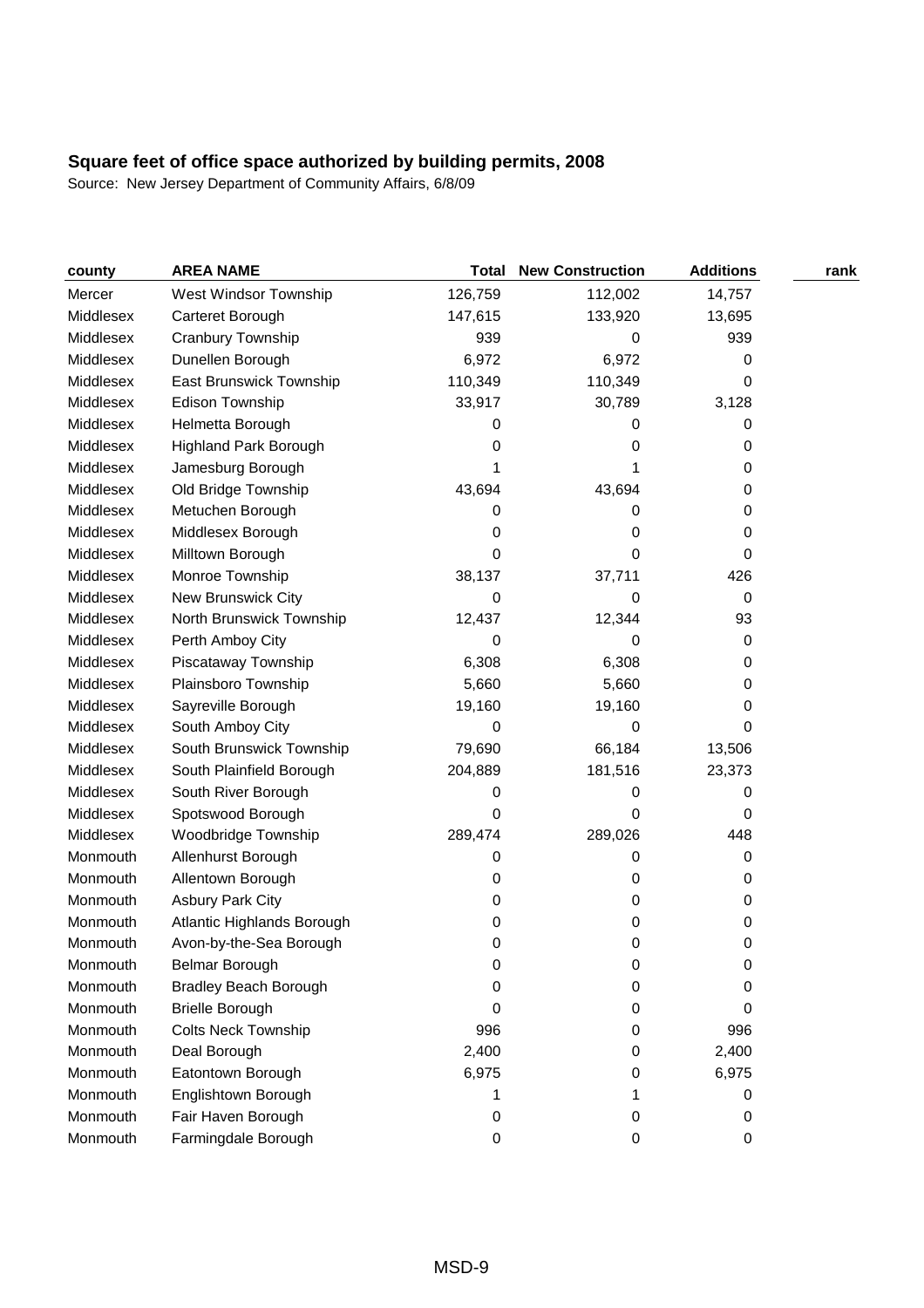| county   | <b>AREA NAME</b>               | <b>Total</b> | <b>New Construction</b> | <b>Additions</b> | rank |
|----------|--------------------------------|--------------|-------------------------|------------------|------|
| Monmouth | Freehold Borough               | 7,108        | 7,024                   | 84               |      |
| Monmouth | Freehold Township              | 28,068       | 22,000                  | 6,068            |      |
| Monmouth | Highlands Borough              | 0            | 0                       | 0                |      |
| Monmouth | Holmdel Township               | 0            | 0                       | 0                |      |
| Monmouth | <b>Howell Township</b>         | 48,890       | 45,850                  | 3,040            |      |
| Monmouth | Interlaken Borough             | 0            | 0                       | 0                |      |
| Monmouth | Keansburg Borough              | 0            | 0                       | 0                |      |
| Monmouth | Keyport Borough                | 1,590        | 1,590                   | 0                |      |
| Monmouth | Little Silver Borough          | 0            | 0                       | 0                |      |
| Monmouth | Loch Arbour Village            | 0            | 0                       | 0                |      |
| Monmouth | Long Branch City               | 1,800        | 1,800                   | 0                |      |
| Monmouth | Manalapan Township             | 3,906        | 3,489                   | 417              |      |
| Monmouth | Manasquan Borough              | 0            | 0                       | 0                |      |
| Monmouth | Marlboro Township              | 22,804       | 19,088                  | 3,716            |      |
| Monmouth | Matawan Borough                | 0            | 0                       | 0                |      |
| Monmouth | Aberdeen Township              | 4,130        | 4,025                   | 105              |      |
| Monmouth | Middletown Township            | 23,247       | 23,086                  | 161              |      |
| Monmouth | Millstone Township             | 11,900       | 11,900                  | 0                |      |
| Monmouth | Monmouth Beach Borough         | 0            | 0                       | 0                |      |
| Monmouth | Neptune Township               | 62,065       | 50,000                  | 12,065           |      |
| Monmouth | Neptune City Borough           | 3,648        | 3,648                   | 0                |      |
| Monmouth | <b>Tinton Falls Borough</b>    | 12,348       | 12,348                  | 0                |      |
| Monmouth | Ocean Township                 | 0            | 0                       | 0                |      |
| Monmouth | Oceanport Borough              | 0            | 0                       | 0                |      |
| Monmouth | Hazlet Township                | 4,921        | 4,225                   | 696              |      |
| Monmouth | Red Bank Borough               | 1,579        | 0                       | 1,579            |      |
| Monmouth | Roosevelt Borough              | 0            | 0                       | 0                |      |
| Monmouth | Rumson Borough                 | 0            | 0                       | 0                |      |
| Monmouth | Sea Bright Borough             | 1,500        | 0                       | 1,500            |      |
| Monmouth | Sea Girt Borough               | 0            | 0                       | 0                |      |
| Monmouth | Shrewsbury Borough             | 0            | 0                       | 0                |      |
| Monmouth | Shrewsbury Township            | 0            | 0                       | 0                |      |
| Monmouth | Lake Como Borough              | 57,858       | 57,858                  | 0                |      |
| Monmouth | Spring Lake Borough            | 7,602        | 0                       | 7,602            |      |
| Monmouth | Spring Lake Heights Boro       | 0            | 0                       | 0                |      |
| Monmouth | Union Beach Borough            | 0            | 0                       | 0                |      |
| Monmouth | <b>Upper Freehold Township</b> | 0            | 0                       | 0                |      |
| Monmouth | Wall Township                  | 3,145        | 3,145                   | 0                |      |
| Monmouth | West Long Branch Borough       | 0            | 0                       | 0                |      |
| Morris   | Boonton Town                   | 0            | 0                       | 0                |      |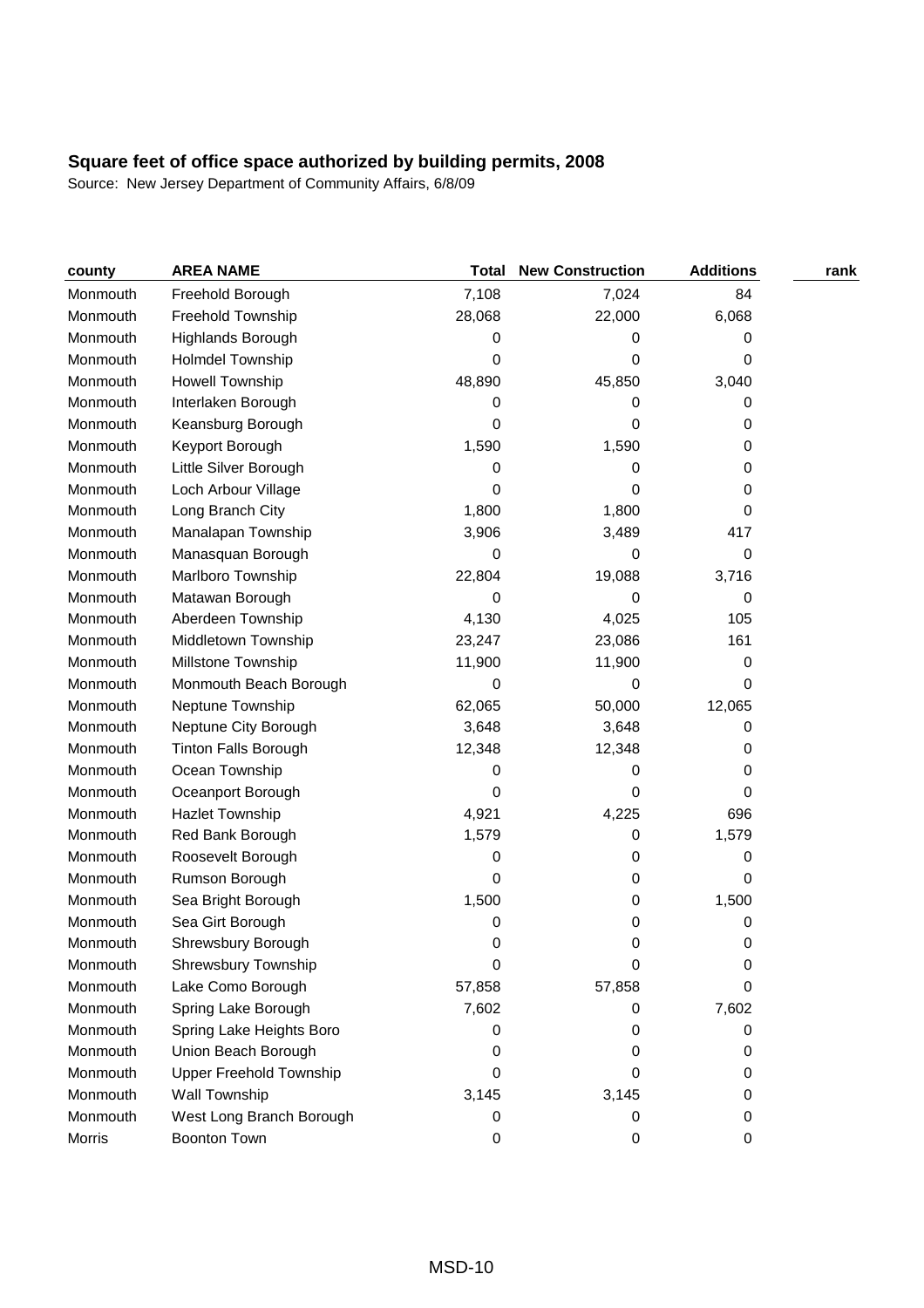| county        | <b>AREA NAME</b>          | <b>Total</b> | <b>New Construction</b> | <b>Additions</b> | rank |
|---------------|---------------------------|--------------|-------------------------|------------------|------|
| Morris        | Boonton Township          | 0            | 0                       | 0                |      |
| Morris        | <b>Butler Borough</b>     | 2,336        | 0                       | 2,336            |      |
| Morris        | Chatham Borough           | 5,759        | 5,759                   | 0                |      |
| <b>Morris</b> | Chatham Township          | 0            | 0                       | 0                |      |
| <b>Morris</b> | Chester Borough           | 0            | 0                       | 0                |      |
| <b>Morris</b> | <b>Chester Township</b>   | 0            | 0                       | 0                |      |
| Morris        | Denville Township         | 5,180        | 4,600                   | 580              |      |
| Morris        | Dover Town                | 0            | 0                       | 0                |      |
| <b>Morris</b> | East Hanover Township     | 0            | 0                       | 0                |      |
| Morris        | Florham Park Borough      | 0            | 0                       | 0                |      |
| <b>Morris</b> | Hanover Township          | 68,632       | 3,902                   | 64,730           |      |
| <b>Morris</b> | Harding Township          | 0            | 0                       | 0                |      |
| Morris        | Jefferson Township        | 11,214       | 11,214                  | 0                |      |
| Morris        | Kinnelon Borough          | 5,373        | 5,373                   | 0                |      |
| Morris        | Lincoln Park Borough      | 0            | 0                       | 0                |      |
| Morris        | Madison Borough           | 0            | 0                       | 0                |      |
| Morris        | Mendham Borough           | 0            | 0                       | 0                |      |
| Morris        | Mendham Township          | 0            | 0                       | 0                |      |
| Morris        | Mine Hill Township        | 0            | 0                       | 0                |      |
| Morris        | Montville Township        | 4,935        | 3,388                   | 1,547            |      |
| Morris        | Morris Township           | 72,907       | 57,902                  | 15,005           |      |
| <b>Morris</b> | Morris Plains Borough     | 15,200       | 15,200                  | 0                |      |
| <b>Morris</b> | Morristown Town           | 40,878       | 40,878                  | 0                |      |
| Morris        | Mountain Lakes Borough    | 0            | 0                       | 0                |      |
| Morris        | Mount Arlington Borough   | 0            | 0                       | 0                |      |
| Morris        | Mount Olive Township      | 68,984       | 68,852                  | 132              |      |
| Morris        | Netcong Borough           | 180          | 0                       | 180              |      |
| Morris        | Parsippany-Troy Hills Twp | 35,778       | 32,070                  | 3,708            |      |
| Morris        | Long Hill Township        | 0            | 0                       | 0                |      |
| Morris        | Pequannock Township       | 0            | 0                       | 0                |      |
| Morris        | Randolph Township         | 0            | 0                       | 0                |      |
| Morris        | Riverdale Borough         | 0            | 0                       | 0                |      |
| Morris        | Rockaway Borough          | 28,690       | 22,030                  | 6,660            |      |
| <b>Morris</b> | Rockaway Township         | 18,201       | 1,929                   | 16,272           |      |
| <b>Morris</b> | Roxbury Township          | 532          | 0                       | 532              |      |
| <b>Morris</b> | Victory Gardens Borough   | 0            | 0                       | 0                |      |
| <b>Morris</b> | Washington Township       | 0            | 0                       | 0                |      |
| <b>Morris</b> | Wharton Borough           | 317          | 0                       | 317              |      |
| Ocean         | Barnegat Light Borough    | 0            | 0                       | 0                |      |
| Ocean         | Bay Head Borough          | 0            | $\pmb{0}$               | 0                |      |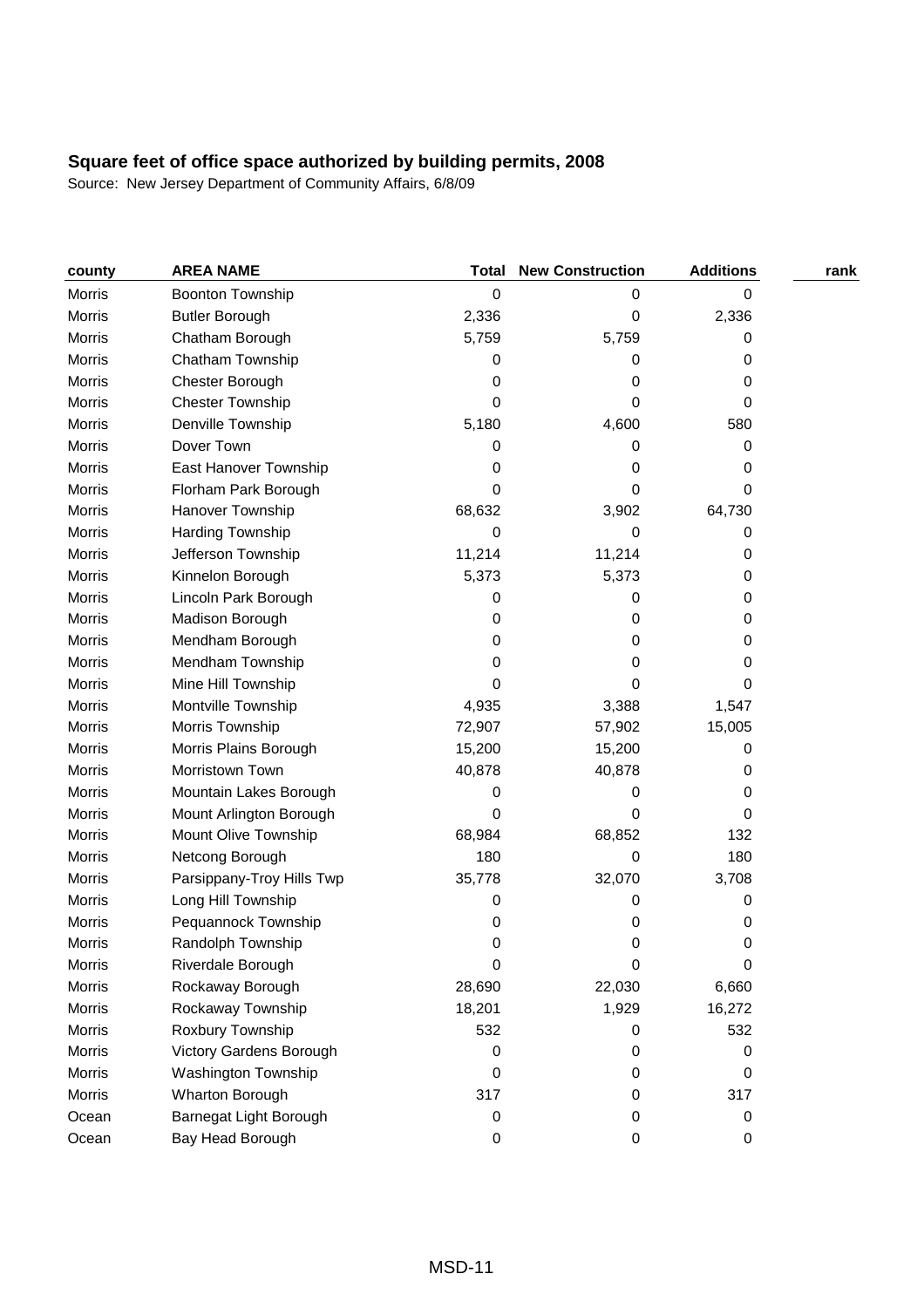| county  | <b>AREA NAME</b>            | <b>Total</b> | <b>New Construction</b> | <b>Additions</b> | rank |
|---------|-----------------------------|--------------|-------------------------|------------------|------|
| Ocean   | Beach Haven Borough         | 0            | 0                       | 0                |      |
| Ocean   | Beachwood Borough           | 4,216        | 4,216                   | 0                |      |
| Ocean   | <b>Berkeley Township</b>    | 10,484       | 3,091                   | 7,393            |      |
| Ocean   | <b>Brick Township</b>       | 11,224       | 7,232                   | 3,992            |      |
| Ocean   | <b>Toms River Township</b>  | 63,829       | 63,216                  | 613              |      |
| Ocean   | Eagleswood Township         |              |                         | 0                |      |
| Ocean   | Harvey Cedars Borough       | 0            | 0                       | 0                |      |
| Ocean   | Island Heights Borough      | 0            | 0                       | 0                |      |
| Ocean   | Jackson Township            | 8,034        | 8,034                   | 0                |      |
| Ocean   | Lacey Township              | 24,767       | 19,016                  | 5,751            |      |
| Ocean   | Lakehurst Borough           | 0            | 0                       | 0                |      |
| Ocean   | Lakewood Township           | 19,219       | 16,645                  | 2,574            |      |
| Ocean   | Lavallette Borough          | 0            | 0                       | 0                |      |
| Ocean   | Little Egg Harbor Township  | 7,949        | 7,949                   | 0                |      |
| Ocean   | Long Beach Township         | 0            | 0                       | 0                |      |
| Ocean   | Manchester Township         | 1,120        | 0                       | 1,120            |      |
| Ocean   | Mantoloking Borough         | 0            | 0                       | 0                |      |
| Ocean   | Ocean Township              | 3,091        | 3,091                   | 0                |      |
| Ocean   | Ocean Gate Borough          | 0            | 0                       | 0                |      |
| Ocean   | Pine Beach Borough          | 0            | 0                       | 0                |      |
| Ocean   | Plumsted Township           | 960          | 0                       | 960              |      |
| Ocean   | Point Pleasant Borough      | 0            | 0                       | 0                |      |
| Ocean   | Point Pleasant Beach Boro   | 0            | 0                       | 0                |      |
| Ocean   | Seaside Heights Borough     | 0            | 0                       | 0                |      |
| Ocean   | Seaside Park Borough        | 0            | 0                       | 0                |      |
| Ocean   | Ship Bottom Borough         | 0            | 0                       | 0                |      |
| Ocean   | South Toms River Borough    | 0            | 0                       | 0                |      |
| Ocean   | <b>Stafford Township</b>    | 29,411       | 19,990                  | 9,421            |      |
| Ocean   | Surf City Borough           | 0            | 0                       | 0                |      |
| Ocean   | <b>Tuckerton Borough</b>    | 0            | 0                       | 0                |      |
| Ocean   | <b>Barnegat Township</b>    | 6,740        | 6,740                   | 0                |      |
| Passaic | <b>Bloomingdale Borough</b> | 0            | 0                       | 0                |      |
| Passaic | <b>Clifton City</b>         | 35,869       | 26,044                  | 9,825            |      |
| Passaic | Haledon Borough             | 27,029       | 26,499                  | 530              |      |
| Passaic | Hawthorne Borough           | 4,471        | 4,300                   | 171              |      |
| Passaic | Little Falls Township       | 5            | 2                       | 3                |      |
| Passaic | North Haledon Borough       | 0            | 0                       | 0                |      |
| Passaic | Passaic City                | 4,881        | 4,881                   | 0                |      |
| Passaic | Paterson City               | 6,280        | 1,280                   | 5,000            |      |
| Passaic | Pompton Lakes Borough       | $\pmb{0}$    | $\pmb{0}$               | 0                |      |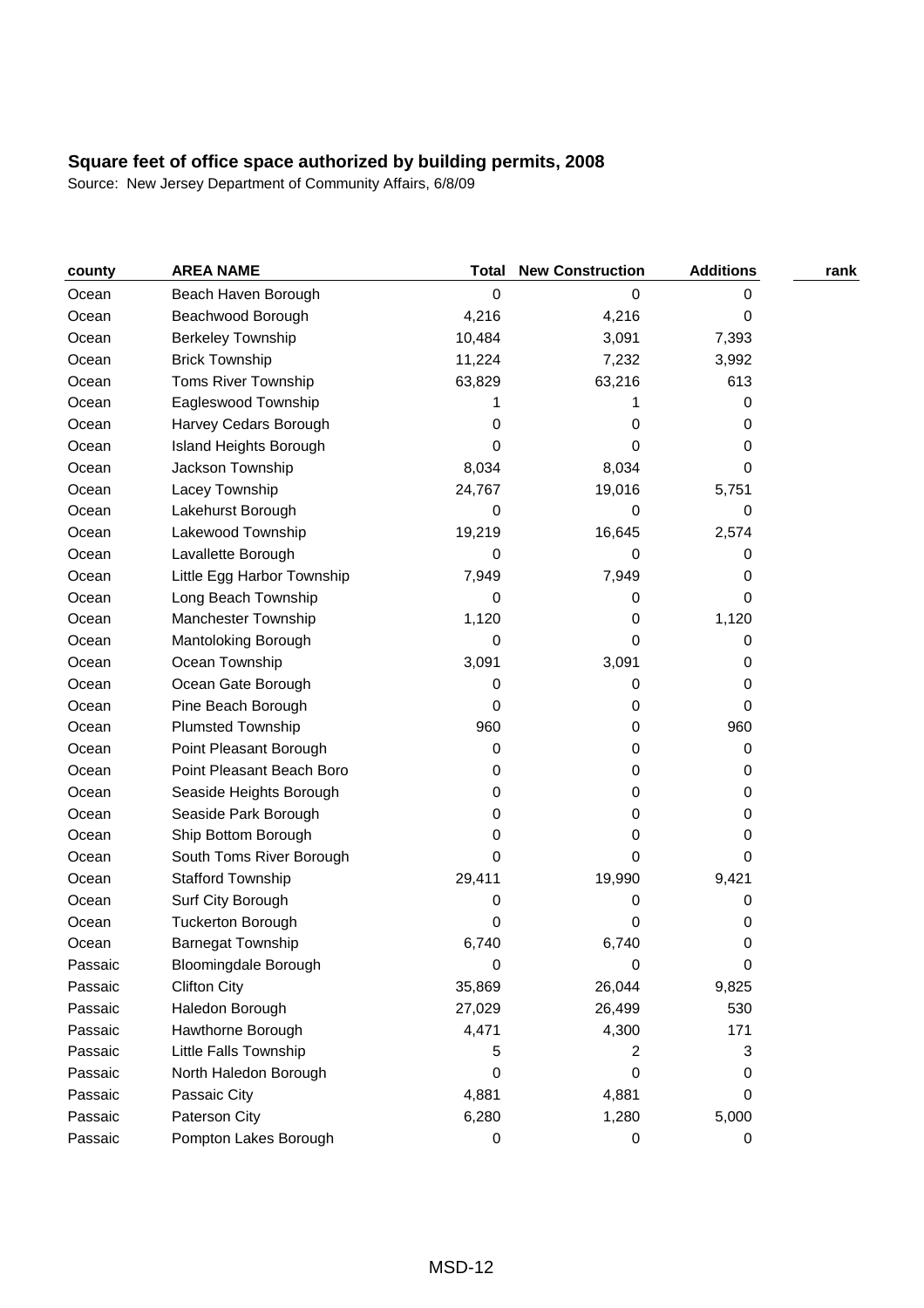| county   | <b>AREA NAME</b>                 | <b>Total</b> | <b>New Construction</b> | <b>Additions</b> | rank |
|----------|----------------------------------|--------------|-------------------------|------------------|------|
| Passaic  | Prospect Park Borough            | 0            | 0                       | 0                |      |
| Passaic  | Ringwood Borough                 | 2,750        | 0                       | 2,750            |      |
| Passaic  | <b>Totowa Borough</b>            | 150,561      | 149,971                 | 590              |      |
| Passaic  | Wanaque Borough                  | 12,250       | 12,250                  | 0                |      |
| Passaic  | Wayne Township                   | 28,550       | 20,675                  | 7,875            |      |
| Passaic  | West Milford Township            | 4,448        | 0                       | 4,448            |      |
| Passaic  | Woodland Park Borough            | 0            | 0                       | 0                |      |
| Salem    | Alloway Township                 | 13,710       | 13,710                  | 0                |      |
| Salem    | Elmer Borough                    | 5,561        | 5,561                   | 0                |      |
| Salem    | Elsinboro Township               | 0            | 0                       | 0                |      |
| Salem    | Lower Alloways Creek Twp         | 0            | 0                       | 0                |      |
| Salem    | Mannington Township              | 0            | 0                       | 0                |      |
| Salem    | Oldmans Township                 | 0            | 0                       | 0                |      |
| Salem    | Penns Grove Borough              | 0            | 0                       | 0                |      |
| Salem    | Pennsville Township              | 0            | 0                       | 0                |      |
| Salem    | Pilesgrove Township              | 0            | 0                       | 0                |      |
| Salem    | Pittsgrove Township              | 0            | 0                       | 0                |      |
| Salem    | Quinton Township                 | 0            | 0                       | 0                |      |
| Salem    | Salem City                       | 0            | 0                       | 0                |      |
| Salem    | <b>Carneys Point Township</b>    | 0            | 0                       | 0                |      |
| Salem    | <b>Upper Pittsgrove Township</b> | 0            | 0                       | 0                |      |
| Salem    | Woodstown Borough                | 10,002       | 10,002                  | 0                |      |
| Somerset | <b>Bedminster Township</b>       | 1,608        | 0                       | 1,608            |      |
| Somerset | <b>Bernards Township</b>         | 2,254        | 0                       | 2,254            |      |
| Somerset | Bernardsville Borough            | 0            | 0                       | 0                |      |
| Somerset | Bound Brook Borough              | 4,610        | 4,610                   | 0                |      |
| Somerset | <b>Branchburg Township</b>       | 17,711       | 2,636                   | 15,075           |      |
| Somerset | <b>Bridgewater Township</b>      | 0            | 0                       | 0                |      |
| Somerset | Far Hills Borough                | 0            | 0                       | 0                |      |
| Somerset | Franklin Township                | 31,668       | 31,668                  | 0                |      |
| Somerset | Green Brook Township             | 0            | 0                       | 0                |      |
| Somerset | Hillsborough Township            | 0            | 0                       | 0                |      |
| Somerset | Manville Borough                 | 0            | 0                       | 0                |      |
| Somerset | Millstone Borough                | 0            | 0                       | 0                |      |
| Somerset | Montgomery Township              | 0            | 0                       | 0                |      |
| Somerset | North Plainfield Borough         | 0            | 0                       | 0                |      |
| Somerset | Peapack-Gladstone Boro           | 0            | 0                       | 0                |      |
| Somerset | Raritan Borough                  | 0            | 0                       | 0                |      |
| Somerset | Rocky Hill Borough               | 0            | 0                       | 0                |      |
| Somerset | Somerville Borough               | 0            | 0                       | 0                |      |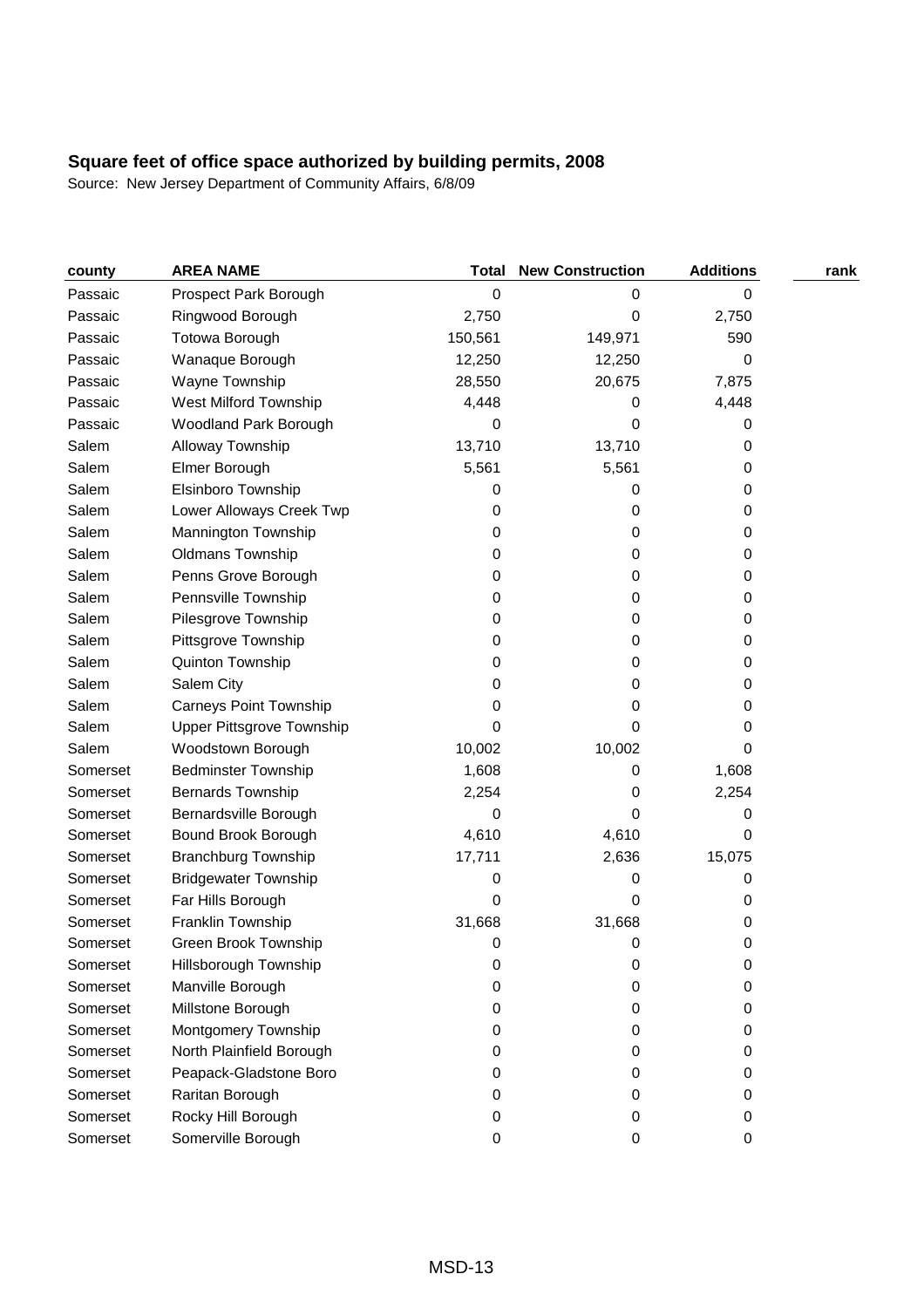| county        | <b>AREA NAME</b>                 | <b>Total</b> | <b>New Construction</b> | <b>Additions</b> | rank |
|---------------|----------------------------------|--------------|-------------------------|------------------|------|
| Somerset      | South Bound Brook Boro           | 0            | 0                       | 0                |      |
| Somerset      | Warren Township                  | 11,656       | 11,656                  | 0                |      |
| Somerset      | Watchung Borough                 | 6,438        | 6,054                   | 384              |      |
| Sussex        | Andover Borough                  | 0            | 0                       | 0                |      |
| <b>Sussex</b> | Andover Township                 | 11,995       | 11,995                  | 0                |      |
| <b>Sussex</b> | <b>Branchville Borough</b>       | 0            | 0                       | 0                |      |
| <b>Sussex</b> | <b>Byram Township</b>            | 0            | 0                       | 0                |      |
| <b>Sussex</b> | Frankford Township               | 1,394        | 1,394                   | 0                |      |
| <b>Sussex</b> | Franklin Borough                 | 0            | 0                       | 0                |      |
| <b>Sussex</b> | Fredon Township                  | 0            | 0                       | 0                |      |
| Sussex        | Green Township                   | 0            | 0                       | 0                |      |
| <b>Sussex</b> | Hamburg Borough                  | 0            | 0                       | 0                |      |
| <b>Sussex</b> | Hampton Township                 | 16,983       | 5,524                   | 11,459           |      |
| <b>Sussex</b> | Hardyston Township               | 22,446       | 22,446                  | 0                |      |
| <b>Sussex</b> | Hopatcong Borough                | 0            | 0                       | 0                |      |
| <b>Sussex</b> | Lafayette Township               | 0            | 0                       | 0                |      |
| <b>Sussex</b> | Montague Township                | 1,860        | 1,860                   | 0                |      |
| Sussex        | Newton Town                      | 96,466       | 96,056                  | 410              |      |
| <b>Sussex</b> | Ogdensburg Borough               | 0            | 0                       | 0                |      |
| <b>Sussex</b> | Sandyston Township               | 0            | 0                       | 0                |      |
| <b>Sussex</b> | Sparta Township                  | 600          | 0                       | 600              |      |
| Sussex        | Stanhope Borough                 | 0            | 0                       | 0                |      |
| <b>Sussex</b> | <b>Stillwater Township</b>       | 0            | 0                       | 0                |      |
| <b>Sussex</b> | Sussex Borough                   | 0            | 0                       | 0                |      |
| Sussex        | Vernon Township                  | 46,212       | 46,212                  | 0                |      |
| <b>Sussex</b> | Walpack Township                 | 0            | 0                       | 0                |      |
| <b>Sussex</b> | Wantage Township                 | 1,600        | 1,600                   | 0                |      |
| Union         | <b>Berkeley Heights Township</b> | 196,731      | 196,573                 | 158              |      |
| Union         | Clark Township                   | 3,100        | 0                       | 3,100            |      |
| Union         | Cranford Township                | 0            | 0                       | 0                |      |
| Union         | <b>Elizabeth City</b>            | 27,010       | 26,148                  | 862              |      |
| Union         | Fanwood Borough                  | 0            | 0                       | 0                |      |
| Union         | Garwood Borough                  | 0            | 0                       | 0                |      |
| Union         | Hillside Township                | 4,464        | 4,464                   | 0                |      |
| Union         | Kenilworth Borough               | 0            | 0                       | 0                |      |
| Union         | Linden City                      | 25,079       | 25,079                  | 0                |      |
| Union         | Mountainside Borough             | 0            | 0                       | 0                |      |
| Union         | New Providence Borough           | 0            | 0                       | 0                |      |
| Union         | <b>Plainfield City</b>           | 0            | 0                       | 0                |      |
| Union         | Rahway City                      | 0            | $\pmb{0}$               | 0                |      |